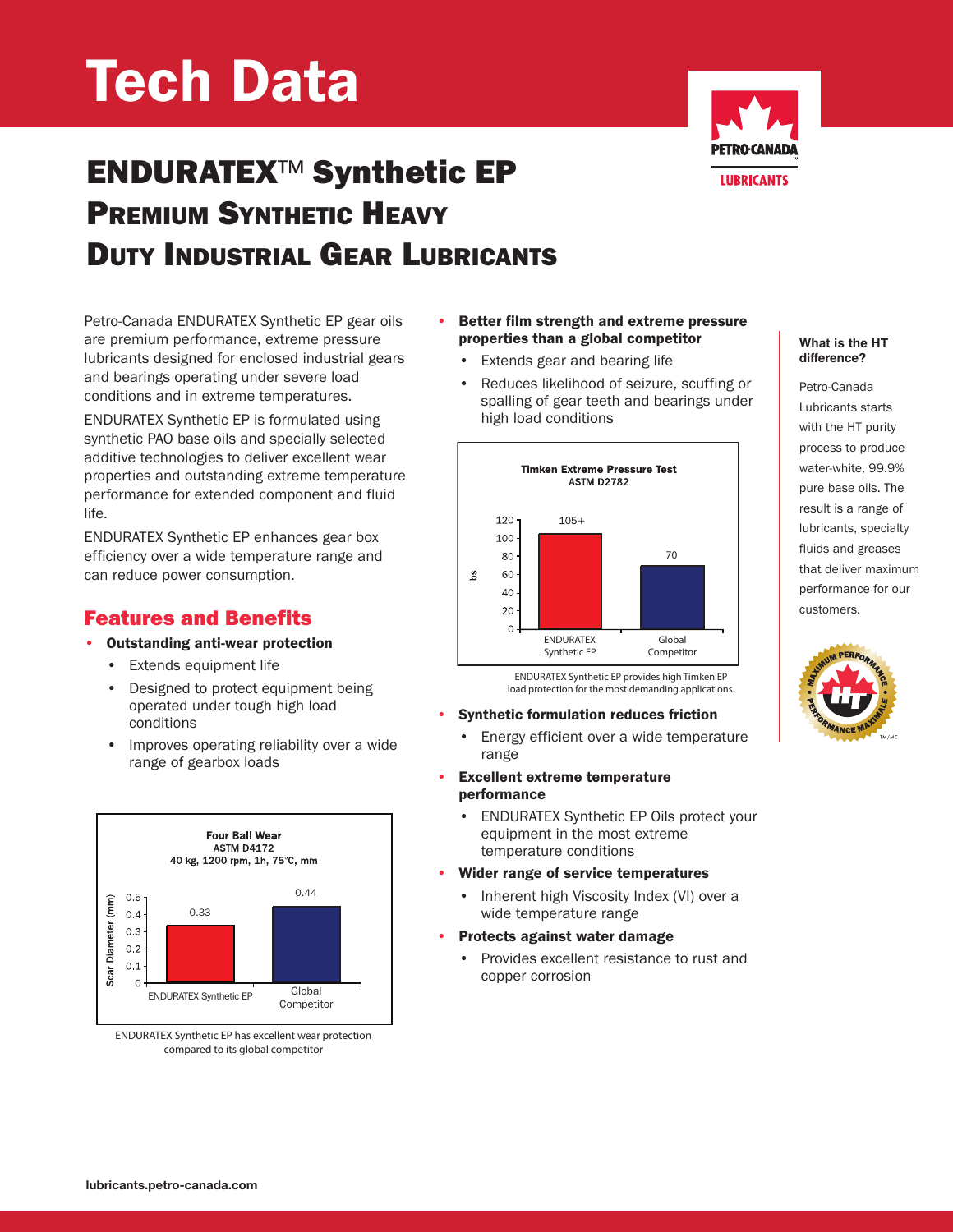### Applications

Petro-Canada's ENDURATEX Synthetic EP premium performance lubricants are recommended for enclosed industrial gear drives and bearings particularly where they are operated under heavy duty conditions such as heavy loading, slow speed, shock loads and in wide extremes of temperature.

The tough oil film and low coefficient of friction save energy in gearboxes. The high viscosity index of ENDURATEX Synthetic EP oils mean they retain their viscosity at high operating temperatures. This often allows the use of a lower ISO grade than with conventional gear oil, resulting in even greater energy savings.

The ENDURATEX Synthetic EP line is designed to combat high temperature conditions and will run cooler while maintaining exceptional lubricant film strength. For gearboxes that operate outdoors, selected ISO grades of ENDURATEX Synthetic EP oils are capable of operating at temperatures as low as -30°C (-22°F) or below.

When converting a gearbox to ENDURATEX Synthetic EP, it is recommended it be cleaned and flushed first to gain the full benefit of the product. ENDURATEX Synthetic EP oils are compatible with mineral oils, polyalphaolefin lubricants and most seal materials except natural rubber.

The ENDURATEX Synthetic EP oils operate over the temperature range from -30°C (-22°F) to 121°C (250°F).

ENDURATEX Synthetic EP oils are designed to meet the following OEM standards:

- DIN 51517-3-August 2011
- Siemens Industrial Gear Revision 13
- Eickhoff Gear
- Jahnel Kestermann
- AIST 224 (formerly US Steel 224)
- AGMA 9005-E02 (EP)
- David Brown S1.53.101 Type E
- MAG IAS (formerly known as Cincinnati Machine)

ENDURATEX Synthetic EP 220, 320, 460 oils are listed on Flender Gear Units and Geared Motors T7300 Approved Lubricants List and are suitable for use in GE 787/788 drive systems.

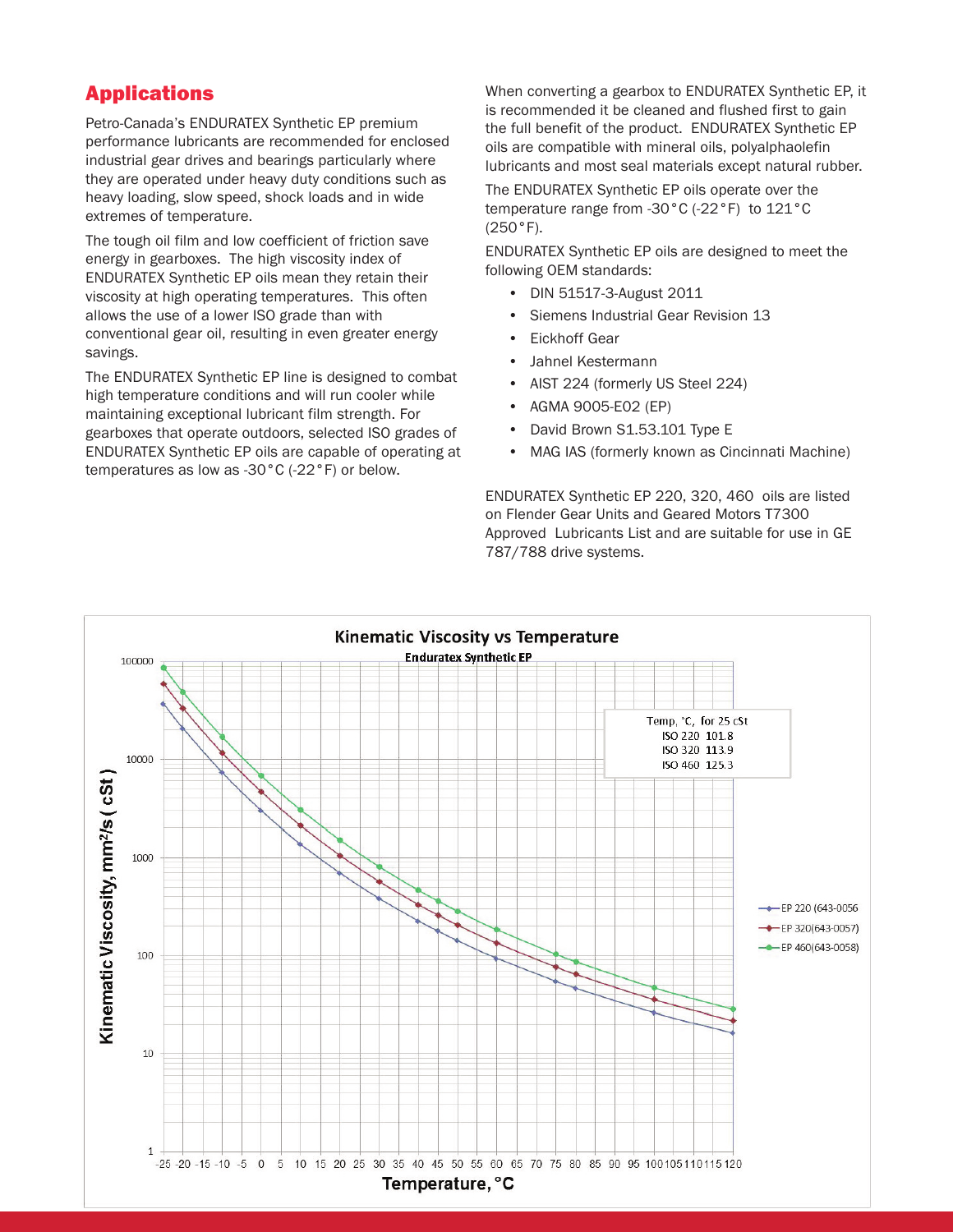# Typical Performance Data

| <b>PROPERTY</b>                                                      | <b>TEST</b>      | <b>ENDURATEX SYNTHETIC EP</b> |                            |                            |                            |
|----------------------------------------------------------------------|------------------|-------------------------------|----------------------------|----------------------------|----------------------------|
|                                                                      | <b>METHOD</b>    | 150                           | 220                        | 320                        | 460                        |
| <b>AGMA Grade</b>                                                    |                  | 4 EP                          | 5 EP                       | 6 EP                       | 7 EP                       |
| Density, kg/L at 15°C                                                | D4052            | 0.856                         | 0.860                      | 0.862                      | 0.864                      |
| Colour                                                               | D1500            | 1.0                           | 1.0                        | 1.0                        | 1.0                        |
| Viscosity, cSt at 40°C<br>cSt at 100°C<br>SUS @ 100°F<br>SUS @ 210°F | D445             | 150<br>19.5<br>772<br>98      | 226<br>26.2<br>1050<br>126 | 331<br>35.5<br>1534<br>168 | 466<br>46.3<br>2160<br>217 |
| Viscosity Index                                                      | D2270            | 148                           | 148                        | 153                        | 155                        |
| Pour Point, °C / °F                                                  | D5950            | $-54 / -65$                   | -48 / -54                  | -42 / -44                  | $-39/ -38$                 |
| Temperature required for<br>150,000 cP, °C / °F                      | D2983            | $-41 / -42$                   | $-36/ -33$                 | $-32 / -26$                | $-24 / -11$                |
| Flash Point, COC, °C / °F                                            | D92              | 232 / 450                     | 235 / 455                  | 237 / 459                  | 237 / 459                  |
| Rust, Procedure A & B, 24 h                                          | D665             | Pass                          | Pass                       | Pass                       | Pass                       |
| Copper Corrosion, 3h @ 100°C                                         | D130             | 1 <sub>b</sub>                | 1 <sub>b</sub>             | 1 <sub>b</sub>             | 1 <sub>b</sub>             |
| Timken OK Load, kg / lb                                              | D2782            | 48 / 106                      | 48 / 106                   | 48 / 106                   | 48 / 106                   |
| Four Ball EP weld, kg / lb                                           | D2783            | 250 / 550                     | 250 / 550                  | 250 / 550                  | 250/550                    |
| <b>FZG Failure Load Stage</b>                                        | <b>DIN 51354</b> | >12                           | >12                        | >12                        | >12                        |

The values quoted above are typical of normal production. They do not constitute a specification.